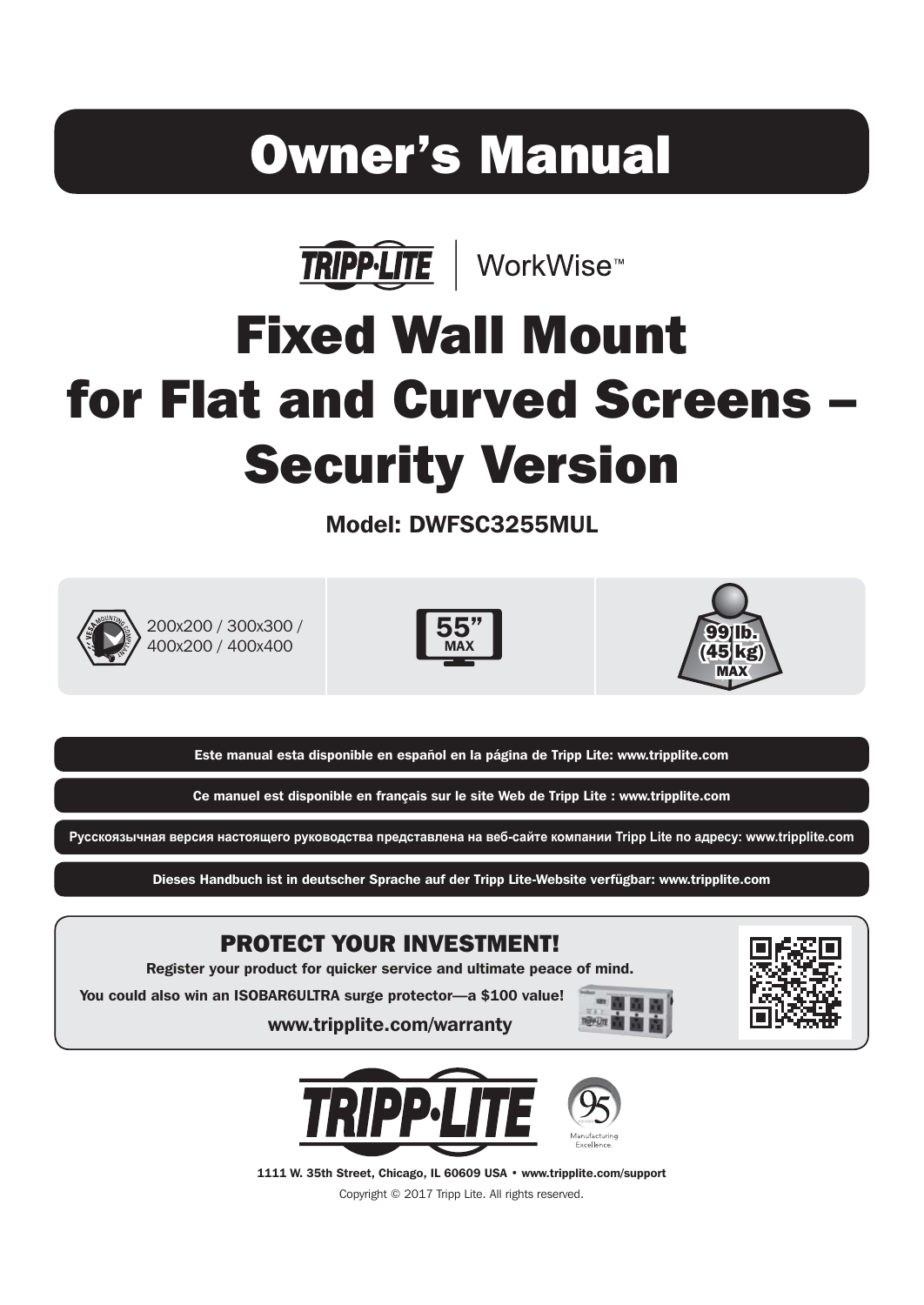### Important Safety Instructions

NOTE: Read the entire instruction manual before you start installation and assembly.

# $\triangle$  WARNING

- Do not begin the installation until you have read and understood the instructions and warnings contained in this manual. If you have any questions regarding any of the instructions or warnings, please visit www.tripplite.com/support.
- This mounting bracket was designed to be installed and utilized ONLY as specified in this manual. Improper installation of this product may cause damage or serious injury.
- This product should only be installed by someone of good mechanical ability, with basic building experience and a full understanding of this instruction manual.
- Make sure that the mounting surface can safely support the combined load of the equipment and all attached hardware and components.
- If mounting to wood wall studs, make sure that mounting screws are anchored into the center of the studs. The use of a stud finder is highly recommended.
- Always use an assistant or mechanical lifting equipment to safely lift and position equipment.
- Tighten screws firmly, but do not over-tighten. Over-tightening can damage the items, greatly reducing their holding power.
- This product is intended for indoor use only. Using this product outdoors could lead to product failure and personal injury.

### Warranty & Product Registration

#### 5-Year Limited Warranty

Seller warrants this product, if used in accordance with all applicable instructions, to be free from original defects in material and workmanship for a period of 5 years from the date of initial purchase. If the product should prove defective in material or workmanship within that period, Seller will repair or replace the product, in its sole discretion.

THIS WARRANTY DOES NOT APPLY TO NORMAL WEAR OR TO DAMAGE RESULTING FROM ACCIDENT, MISUSE, ABUSE OR NEGLECT. SELLER MAKES NO EXPRESS WARRANTIES OTHER THAN THE WARRANTY EXPRESSLY SET FORTH HEREIN. EXCEPT TO THE EXTENT PROHIBITED BY APPLICABLE LAW, ALL IMPLIED WARRANTIES, INCLUDING ALL WARRANTIES OF MERCHANTABILITY OR FITNESS, ARE LIMITED IN DURATION TO THE WARRANTY PERIOD SET FORTH ABOVE; AND THIS WARRANTY EXPRESSLY EXCLUDES ALL INCIDENTAL AND CONSEQUENTIAL DAMAGES. (Some states do not allow limitations on how long an implied warranty lasts, and some states do not allow the exclusion or limitation of incidental or consequential damages, so the above limitations or exclusions may not apply to you. This warranty gives you specific legal rights, and you may have other rights which vary from jurisdiction to jurisdiction).

WARNING: The individual user should take care to determine prior to use whether this device is suitable, adequate or safe for the use intended. Since individual applications are subject to great variation, the manufacturer makes no representation or warranty as to the suitability or fitness of these devices for any specific application.

#### PRODUCT REGISTRATION

Visit www.tripplite.com/warranty today to register your new Tripp Lite product. You'll be automatically entered into a drawing for a chance to win a FREE Tripp Lite product!\*

\* No purchase necessary. Void where prohibited. Some restrictions apply. See website for details.

Tripp Lite has a policy of continuous improvement. Specifications are subject to change without notice.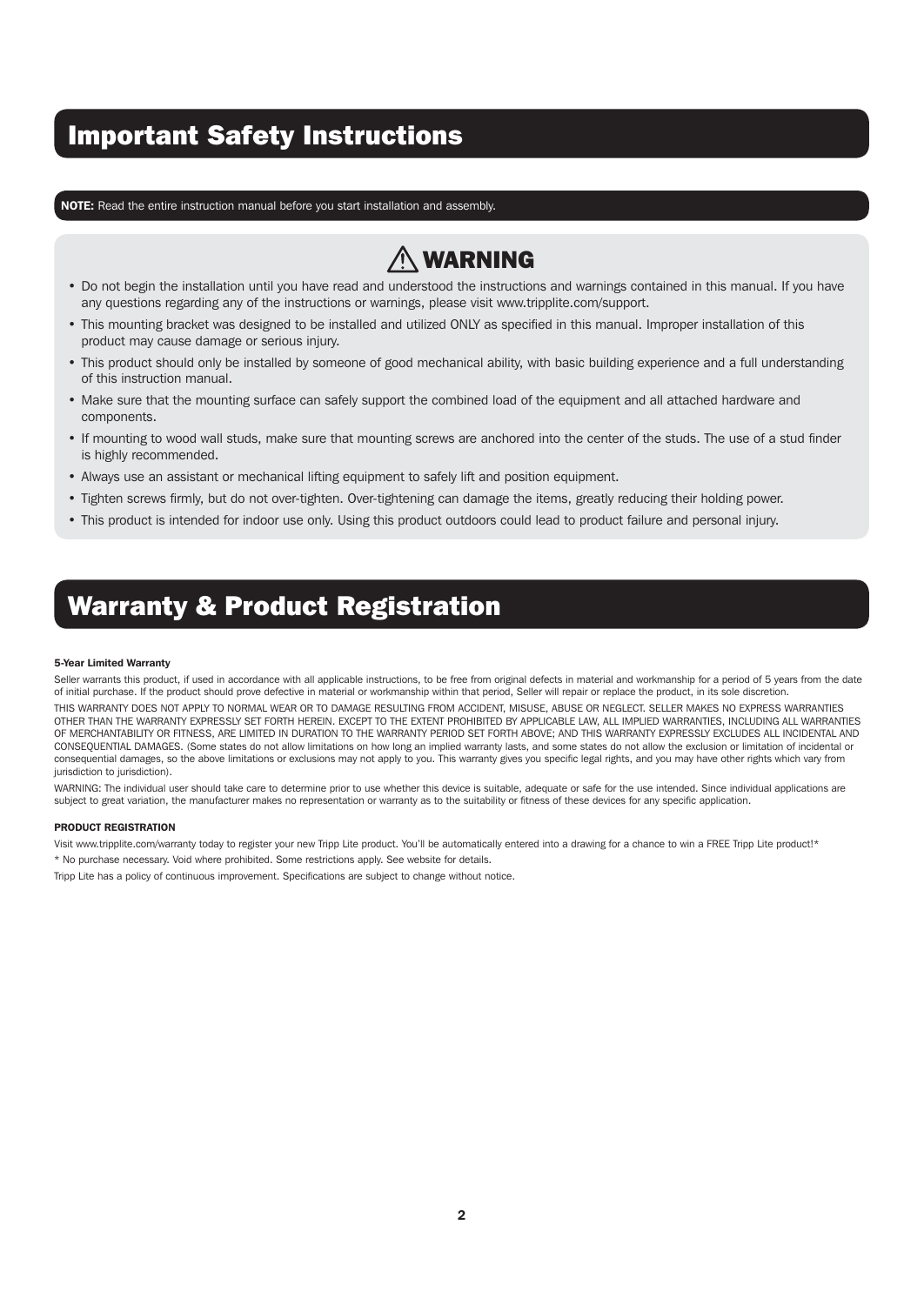### Component Checklist

IMPORTANT: Ensure all parts according to the component checklist have been received prior to installation. If any parts are missing or faulty, visit www.tripplite.com/support for service.



### Installation

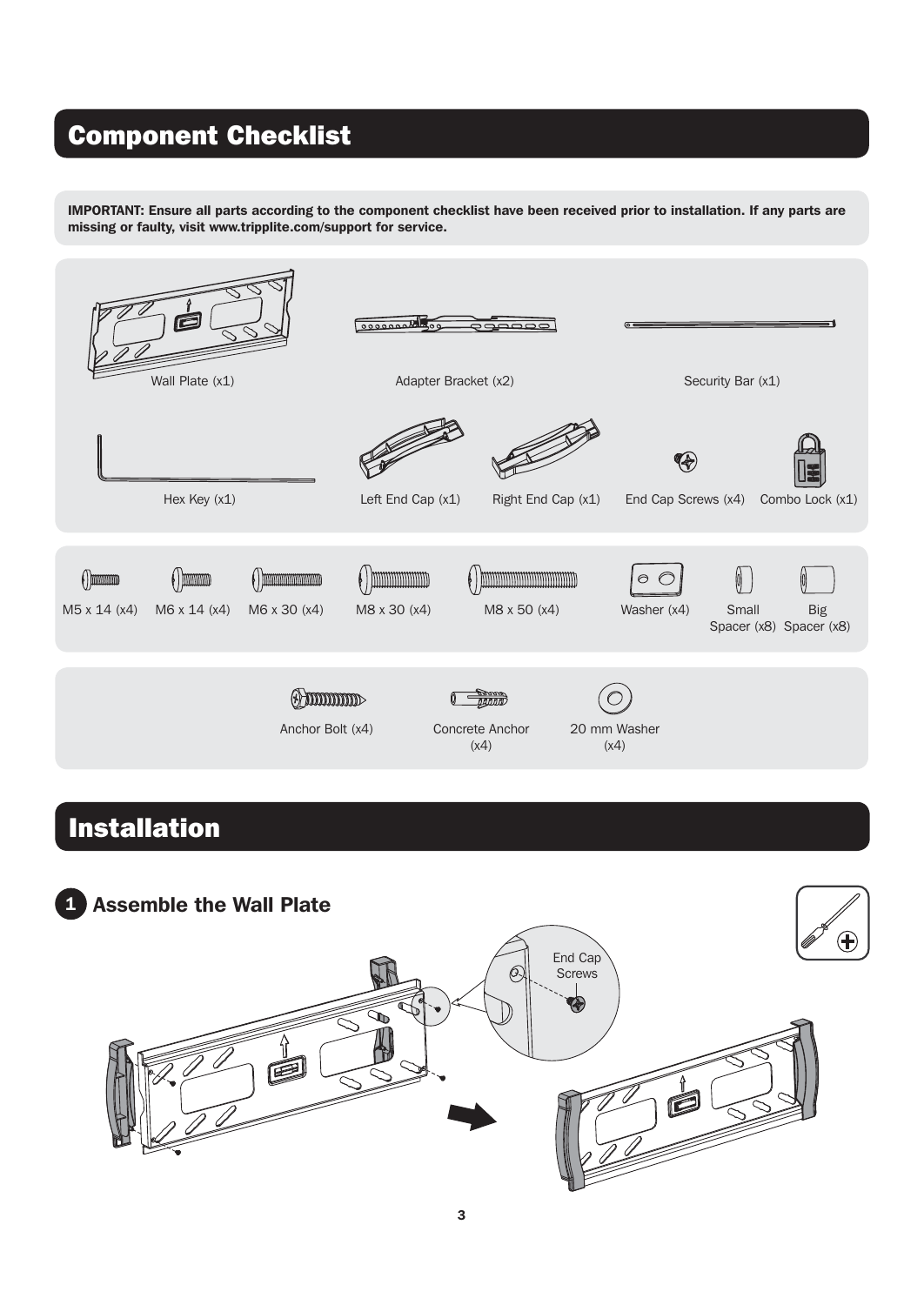

#### WARNING

- Make sure that mounting screws are anchored into the center of the studs. Use of a stud finder is highly recommended.
- Installers are responsible to provide hardware for other types of mounting situations.
- Installers must verify that the supporting surface will safely support the combined load of the equipment and all attached hardware and components.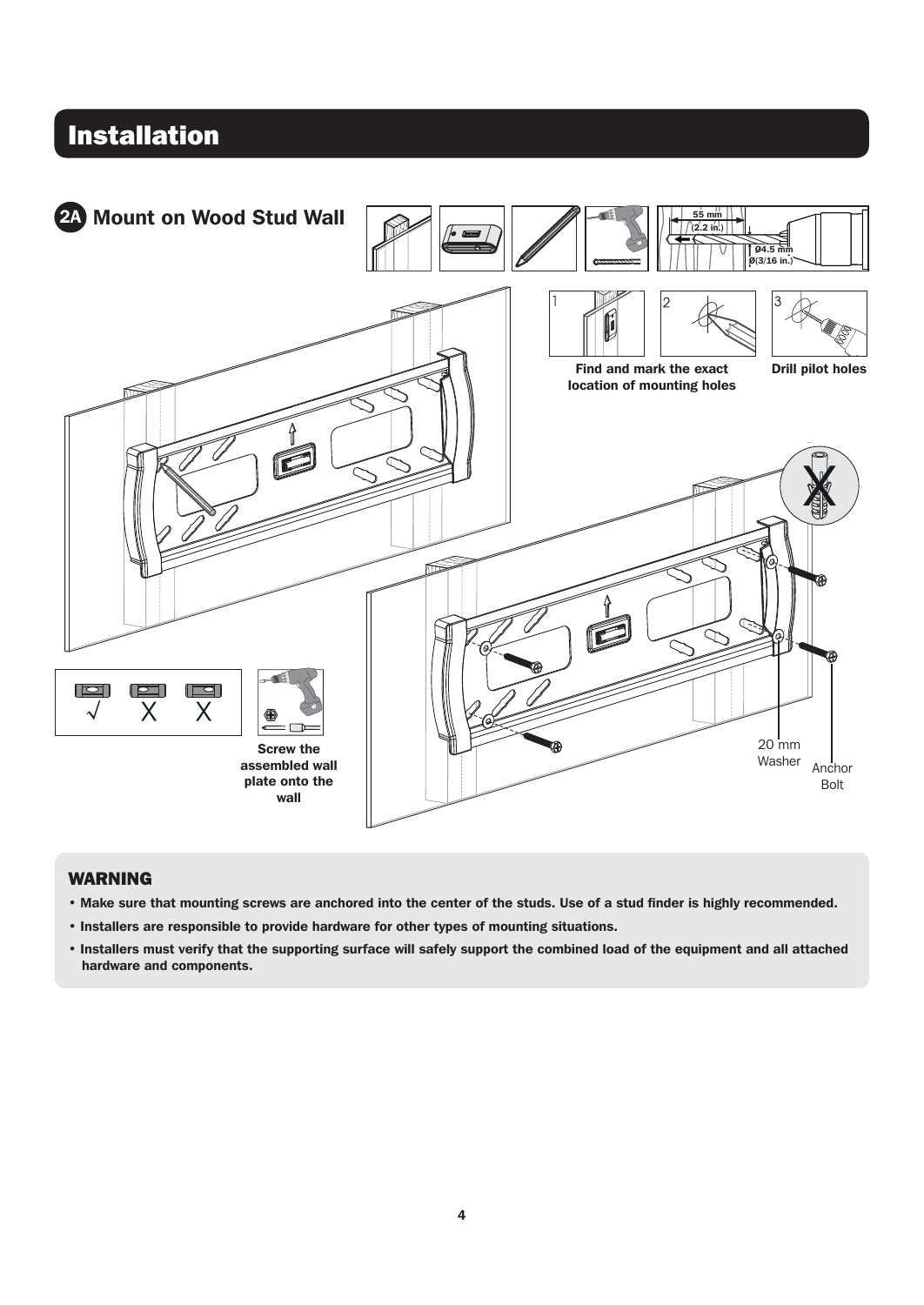#### **Installation** 60 mm 2B Mount on Solid Brick (2.4 in.) or Concrete Block O10 mm O(3/8 in.) Find and mark Drill pilot holes the exact location of mounting holes Concrete Anchor 亓 l d Χ X Screw the assembled wall plate onto the wall 20 mm Washer Anchor Bolt

#### WARNING

- When installing wall mounts onto a concrete masonry unit (also known as a CMU or "cinder block"), verify that the actual concrete thickness is at least 35 mm (1-3/8") in order to hold the concrete anchors. DO NOT DRILL INTO MORTAR JOINTS! Be sure to mount the assembled wall-mount plate with the included concrete anchors, D6 washers and anchor bolts onto solid sections of the blocks. The solid sections can generally be found 25 mm (1") toward the middle of the block from either end. An electric drill on a slow setting is suggested to drill the hole rather than a hammer drill so as to avoid breaking out the back of the hole when entering a hollow section.
- Installers must verify that the supporting surface will safely support the combined load of the equipment and all attached hardware and components.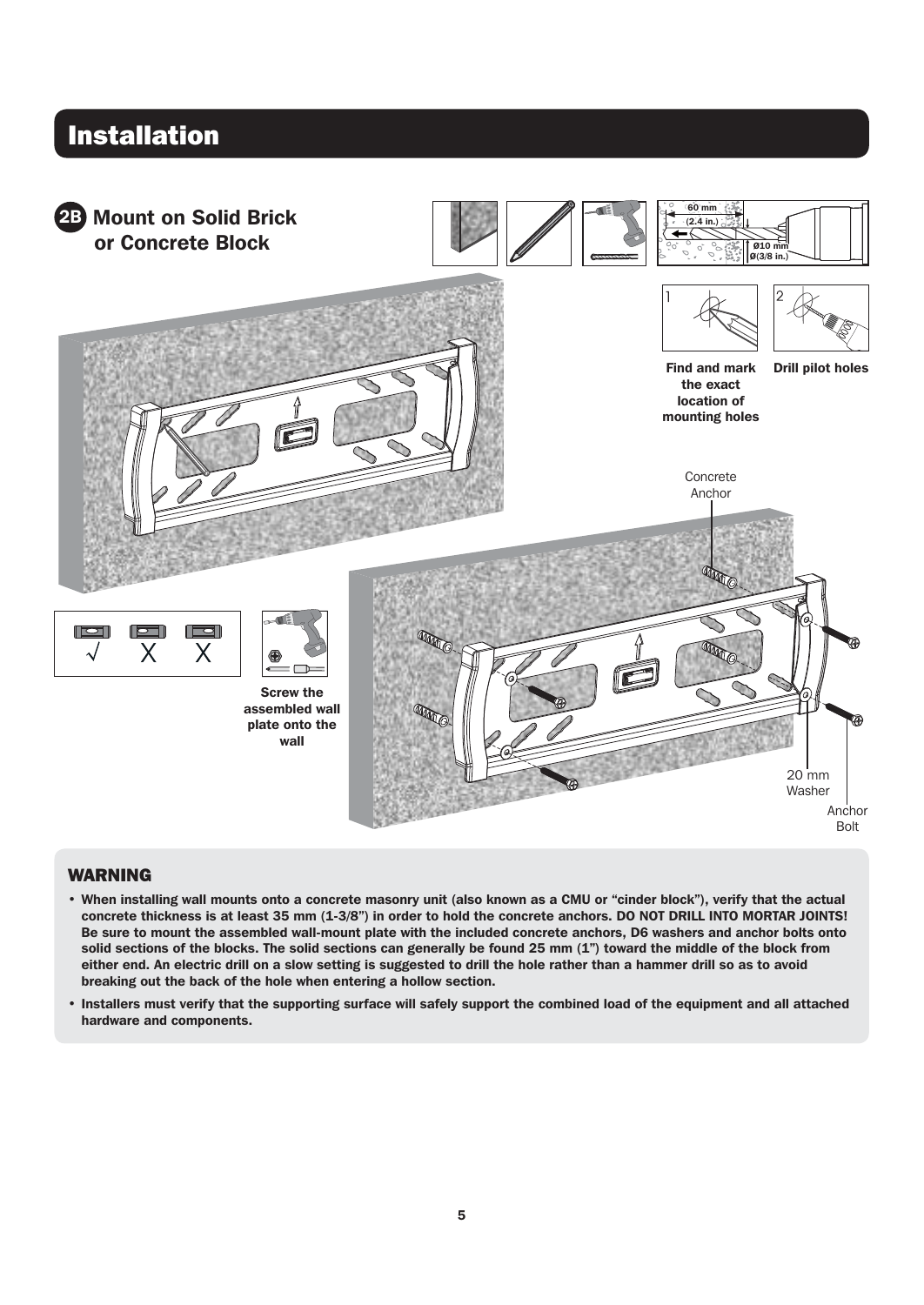

Note: Choose appropriate screws, washers and spacers (if necessary) according to the type of screen.

• Position the adapter brackets as close as possible to the center of the display.

• Screw the adapter brackets onto the display.



#### 3 Install Adapter Brackets

3-2 For Curved Screen or Recessed Back Screen



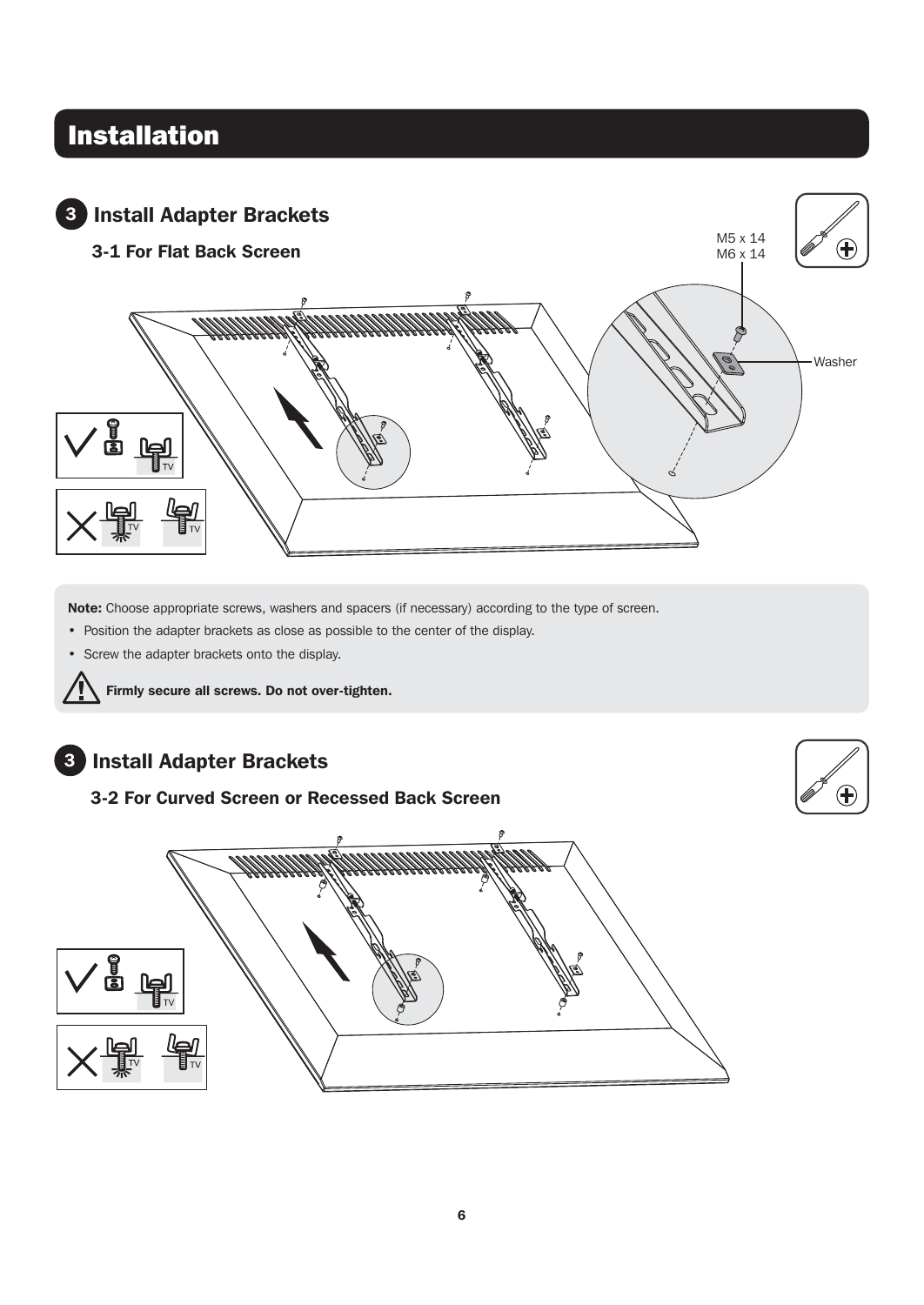